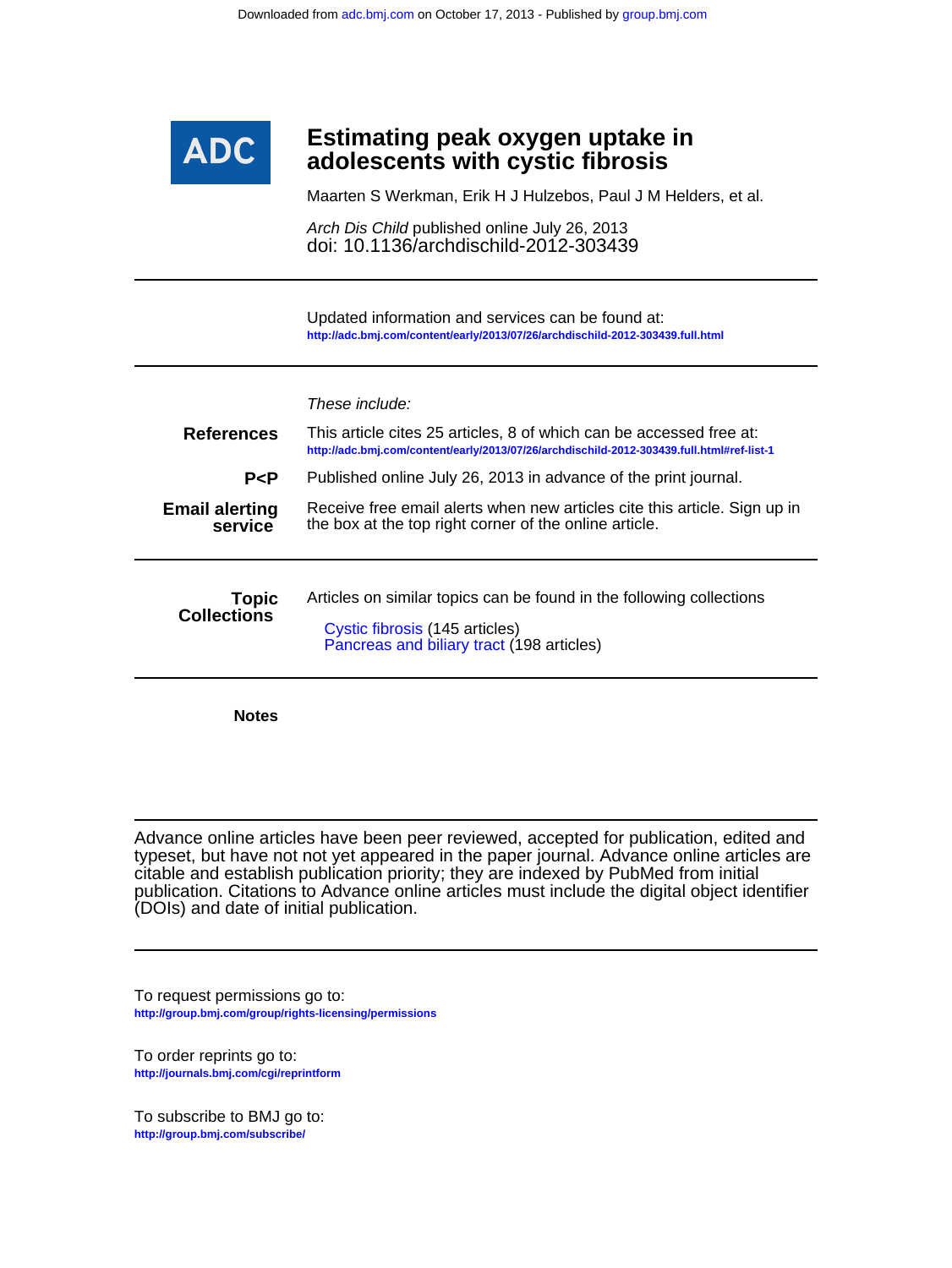# Estimating peak oxygen uptake in adolescents with cystic fibrosis

Maarten S Werkman,<sup>1</sup> Erik H J Hulzebos,<sup>1</sup> Paul J M Helders,<sup>1</sup> Bert G M Arets,<sup>2</sup> Tim Takken $1,3$ 

#### ABSTRACT

**Objectives** To predict peak oxygen uptake  $(VO<sub>2peak</sub>)$ from the peak work rate ( $W_{peak}$ ) obtained during a cycle ergometry test using the Godfrey protocol in adolescents with cystic fibrosis (CF), and assess the accuracy of the model for prognostication clustering.

Methods Out of our database of anthropometric, spirometric and maximal exercise data from adolescents with CF (N=363; 140 girls and 223 boys; age 14.77  $\pm$ 1.73 years; mean expiratory volume in 1 s (FEV<sub>1%pred</sub>) 86.82±17.77%), a regression equation was developed to predict  $VO<sub>2peak</sub>$  (mL/min). Afterwards, this prediction model was validated with cardiopulmonary exercise data from another 60 adolescents with CF (28 girls, 32 boys; mean age  $14.6 \pm 1.67$  years; mean FEV<sub>1%pred</sub> 85.43  $\pm 20.01\%$ ).

**Results** We developed a regression model VO<sub>2peak</sub> (mL/min)=216.3–138.7×sex (0=male; 1=female) +11.5× $W_{\text{peak}}$ ; R<sup>2</sup>=0.91; SE of the estimate (SEE) 172.57. A statistically significant difference (107 mL/min;  $p$ <0.001) was found between predicted VO<sub>2peak</sub> and measured  $VO<sub>2peak</sub>$  in the validation group. However, this difference was not clinically relevant because the difference was within the SEE of the model. Furthermore, we found high positive predictive and negative predictive values for the model for prognostication clustering (PPV 50–87% vs NPV 82–94%).

**Conclusions** In the absence of direct  $VO<sub>2peak</sub>$ assessment it is possible to estimate  $VO<sub>2peak</sub>$  in adolescents with CF using only a cycle ergometer. Furthermore, the regression model showed to be able to discriminate patients in different prognosis clusters based on exercise capacity.

#### INTRODUCTION

Cystic fibrosis (CF) is the most common lethal autosomal recessive childhood disorder in the white population, occurring in approximately 1 in 2500 births. The disease is caused by a defect of the CF transmembrane conductance regulator gene, which causes clinical manifestations in multiple organ systems, such as the lungs, intestines and pancreas.<sup>1</sup>

Low exercise capacity has been reported in children and adolescents with CF which seems to have a multifactorial cause.2 Furthermore, significant associations have been reported between exercise capacity of patients with CF and survival over an 8–10-year period.3 4 The most important parameter of aerobic exercise capacity is peak oxygen uptake  $(\text{VO}_{2\text{peak}}),^{5-8}$ commonly defined as the highest oxygen uptake attained during a single progressive cardiopulmonary exercise test (CPET).<sup>9</sup> CPET plays an important role in CF care and follow-up because of its contributing diagnostic, prognostic and functional information.<sup>5</sup>

#### What is already known on this topic

- ▸ Significant associations have been reported between exercise capacity and survival in patients with cystic fibrosis (CF).
- ▸ Many specialised CF centres still do not perform exercise testing, with or without gas analysis.
- ▸ Currently used field tests are not very strongly associated with VO<sub>2peak</sub> in children and adolescents with CF.

### What this study adds

- $\triangleright$  Even without gas analysis, it is possible to estimate peak oxygen uptake adequately in adolescents with cystic fibrosis using only a cycle ergometer.
- We found high positive predictive values and high negative predictive values for the model to assign individual patients to different prognosis clusters.

As mentioned previously,  $VO<sub>2peak</sub>$  is a significant predictor of subsequent mortality, both as percentage of predicted<sup>3 10</sup> or as absolute value of mL min/kg.<sup>4</sup> Pianosi states that a  $VO<sub>2peak</sub>< 32$  mL min/kg was associated with a 10-year mortality of 50%, whereas a  $VO<sub>2peak</sub> > 45$  mL min/kg showed an association of 100% in a 10-year survival.4

Despite its clinical and prognostic value, many specialised CF centres still do not perform exercise testing, with or without gas analysis. A recent survey in UK CF clinics indicated that availability of resources to directly measure  $VO<sub>2peak</sub>$  (metabolic gas analysis system with treadmill or cycle ergometer) was the main reason for this.<sup>11</sup> In centres without CPET possibilities, walking tests are frequently used as an alternative for  $VO<sub>2peak</sub>$  assessments because they offer a simple and inexpensive means of estimating exercise capacity.11 12 Recent evidence however suggests that these field tests are not very strongly associated with  $VO<sub>2peak</sub>$  in children and adolescents with CF.<sup>13</sup>

The Godfrey  $protocol<sup>14</sup>$  is a validated cycle protocol to measure VO<sub>2peak</sub> and has been designed to induce exhaustion within 10–12 min, and is frequently used in patients with  $CF<sup>15 16</sup>$  Using an incremental exercise test protocol, a strong relation

1 Child Development & Exercise Center, Wilhelmina Children's Hospital, University Medical Center Utrecht, Utrecht, The Netherlands 2 Department of Pediatric Respiratory Medicine, Cystic Fibrosis Centre Wilhelmina Children's Hospital, University Medical Centre Utrecht, Utrecht, The Netherlands 3 Partner of Shared Utrecht Pediatric Exercise Research (SUPER) Lab, Utrecht, The Netherlands

#### Correspondence to

Dr Erik H J Hulzebos, Child Development & Exercise Center, Wilhelmina Children's Hospital, Room KB.02.056, University Medical Center Utrecht, P.O. Box 85090, Utrecht 3508 AB, The Netherlands; h.hulzebos@umcutrecht.nl

Received 23 November 2012 Revised 25 June 2013 Accepted 1 July 2013

To cite: Werkman MS, Hulzebos EHJ, Helders PJM, et al. Arch Dis Child Published Online First: [please include Day Month Year] doi:10.1136/ archdischild-2012-303439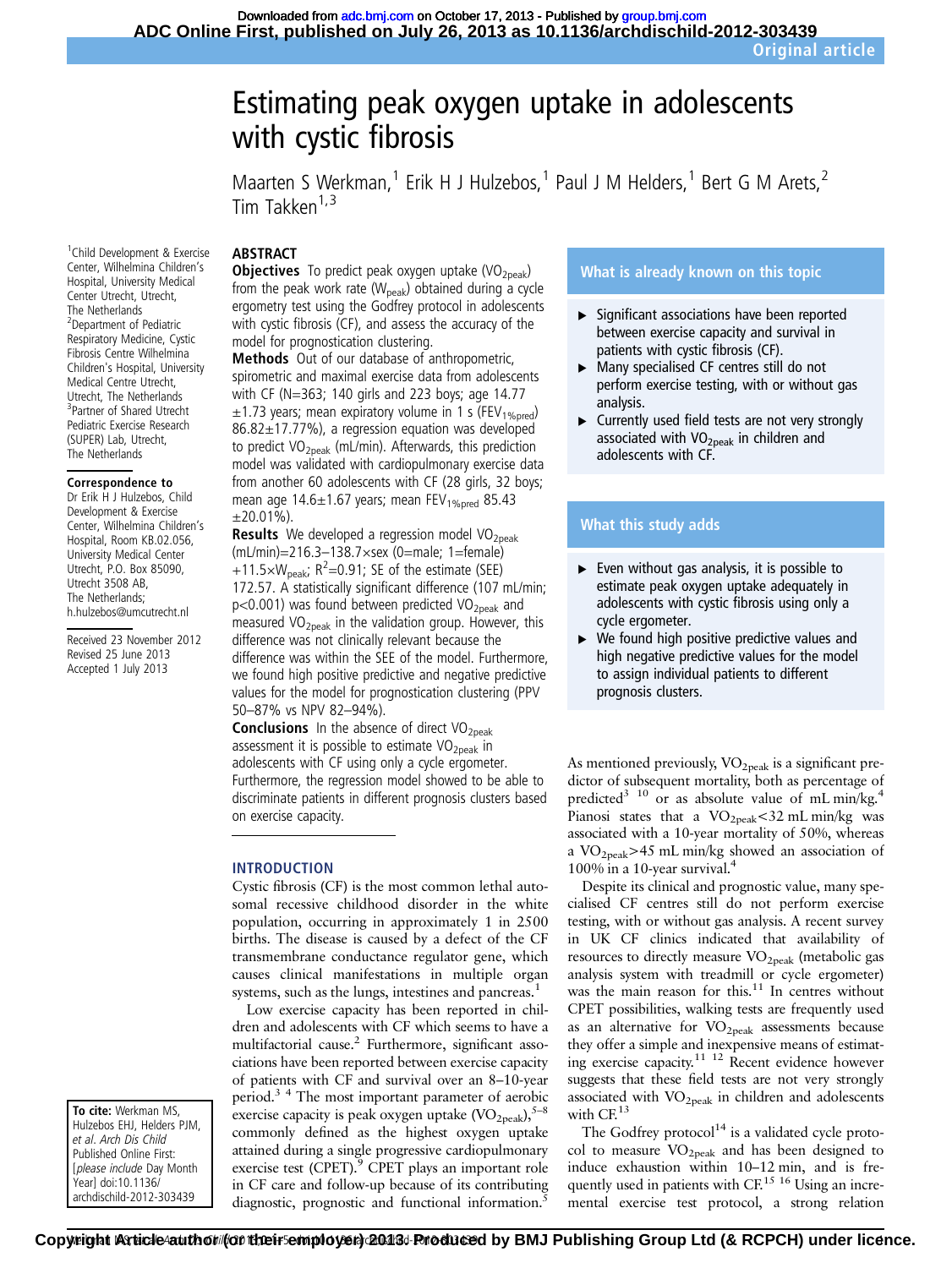between  $VO<sub>2peak</sub>$  and  $W<sub>peak</sub>$  has been reported (coefficients of determination ( $\mathbb{R}^2$ ) 0.98 $\pm$ 0.03) in healthy children<sup>17</sup> and in adolescents with CF  $(r=0.91; p<0.001)$ .<sup>18</sup>

This might implicate that, theoretically, CPET using the Godfrey protocol measuring only  $W_{peak}$  (ie, without gas analysis) could provide an alternative and valid method for the prediction of  $VO<sub>2peak</sub>$  in adolescents with CF. A valid and inexpensive exercise test may help to increase the use of exercise testing in the clinical care and research of this patient group.<sup>11 12 19</sup> <sup>20</sup> Furthermore, more thorough assessment of exercise capacity might have its impact on planning of lung transplantation as exercise testing is considered as an important prognostic tool for the selection of paediatric lung-transplant candidates with end-stage CF.<sup>12</sup>

Therefore, in order to optimise the use of clinical exercise testing, the objectives of this study were (1) to predict  $VO<sub>2peak</sub>$ without gas analyses from  $W_{peak}$  on a cycle ergometer, using the Godfrey protocol in adolescents with CF and (2) assess the accuracy of this prediction model for prognostication clustering.

#### MATERIAL AND METHODS Study subjects

Out of a database of anthropometric, spirometric and maximal exercise data from adolescents with CF (=reference group; N=363) tested in our laboratory between 1996 and 2006, a regression equation was developed to predict  $VO_{2\text{peak}}$  (mL/min).

Another 60 adolescents with CF (=validation group) also performed a CPET using the Godfrey protocol at their annual medical check-up. This group was used to validate the regression equation and to asses the accuracy of the model for prognostication clustering. Since exercise testing is a part of standard medical care in our CF centre, no medical-ethical approval or written informed consent was required according to the Dutch law for medical research. The medical ethical committee of the University Medical Centre Utrecht approved the use of the database with anonymous patient care data of patients with CF for scientific purposes.

Individual data were collected over the course of one visit. Adolescents were asked to avoid heavy meals and strenuous exercise as of the evening before their testing session. First, lung function (Master Lab system, E Jaeger, Würzburg, Germany) and anthropometric values, including weight and height were measured using an electronic scale (Seca, Birmingham, UK) and a stadiometer (Ulmer stadiometer, Professor E Heinze, Ulm, Germany), respectively. This was followed by the performance of the CPET. We used the anthropometric, spirometric and exercise data of the patients in the database who performed a maximal effort (H $R_{\text{peak}}$ >180 bpm,<sup>21</sup> RER<sub>peak</sub>>1.0 and subjective signs of voluntary exhaustion. For a maximal effort, participants had to meet all the criteria.<sup>9</sup>

#### Godfrey exercise protocol

The Godfrey protocol was performed on an electronically braked cycle ergometer (Lode Corrival, Procare BV, Groningen, The Netherlands). Participants began with unloaded cycling and the workload increased every minute in a fixed interval based on height (10 W/min<120 cm; 15 W/min 120–150 cm; 20 W/ min>150 cm), independent of sex, until the patient stopped due to volitional exhaustion.<sup>14</sup> Throughout the test, adolescents breathed into a mouthpiece connected to a calibrated metabolic cart (ZAN 600, Accuramed Bv, Lummen, Belgium). Expired gas passed through a flow metre, oxygen analyser, and a carbon dioxide analyser. The flow metre and gas analyser were connected to a computer, which calculated breath-by-breath minute

ventilation (VE), oxygen uptake (VO<sub>2</sub>), carbon dioxide production  $(VCO<sub>2</sub>)$ , and respiratory exchange ratio (RER) from conventional equations. Heart rate (HR) was also monitored continuously by a 12-lead electrocardiogram (Cardioperfect, Accuramed Bv, Lummen, Belgium), and transcutaneous oxygen saturation (SpO<sub>2</sub>%) was measured by a pulse oximeter placed on the index finger (Nellcor 565, Coviedien, Zaltbommel, The Netherlands). Peak exercise parameters were defined as the mean values achieved during the final 30 s of the test.

#### Statistical analysis

Data were expressed as mean±SD. Data were analysed using SPSS PASW Statistics V.17.0 for Windows (SPSS, Chicago, Illinois, USA) and tested for normality with the Kolmogorov– Smirnov Test. A p value of  $< 0.05$  was considered statistically significant. A linear regression model (backwards-elimination procedure) from the data of the reference group was used to predict  $VO_{2peak}$  (mL/min) based on the  $W_{peak}$  combined with standard anthropometric variables based on biological plausibility (height (cm), age (years), sex (0=male; 1=female) and lung function (FEV<sub>1</sub> (L/min)). Variables were excluded from the regression when p>0.1. Exercise data of the validation group were used to measure the accuracy of the model for prognostication clustering. Paired sample t tests or Wilcoxon signed ranks tests were used to analyse possible differences between actual and predicted  $VO<sub>2peak</sub>$ . A Bland–Altman plot was used to assess any systematic bias between measured  $VO_{2\rm peak}$  and predicted  $VO<sub>2peak</sub>$ . Additionally, the same linear regression procedure as for the reference group was performed in the validation group to analyse for different variables being entered in the model.

Thereafter, the measured and predicted  $VO<sub>2peak</sub>$  of the participants in the validation group who performed a maximal effort were clustered in three prognostic groups based on high ( $>45$  mL min/kg), medium (32–45 mL min/kg) and low ( $<$ 32 mL/ min/kg) VO<sub>2peak</sub> as previously described by Pianosi et al.<sup>4</sup>

#### RESULTS

Out of a database of anthropometric, spirometric and maximal exercise, data from adolescents with CF (=reference group) (N=363, 140 girls and 223 boys, mean age  $14.77 \pm 1.73$  years, and mean  $FEV_{1%pred}$  86.82±17.77%) were tested in our laboratory between 1996 and 2006.The characteristics of the reference group are presented in table 1.

## Prediction of the  $VO_{2peak}$  from the  $W_{peak}$

Linear regression revealed the following equation (95% prediction interval between 1770 and 2548 mL/min), with  $W_{peak}$  and sex as the only significant contributors (see table 2).

$$
VO2peak(mL/min) = 216.3 - 138.7 \times Sex(0 = female/1
$$

$$
= male) + 11.5 \times Wpeak
$$

The greatest contributor to this regression equation was W<sub>peak</sub> followed by sex. When all the variables were entered in the equation, age (β=-0.02; p=0.42), height (β=-0.02; p=0.41) and FEV<sub>1</sub> ( $\beta$ =0.03; p=0.34) did not make a significant additional contribution.

#### Cross-validation

All 60 participants in the validation group successfully performed CPET without complications or adverse events. Descriptive characteristics are presented in table 1.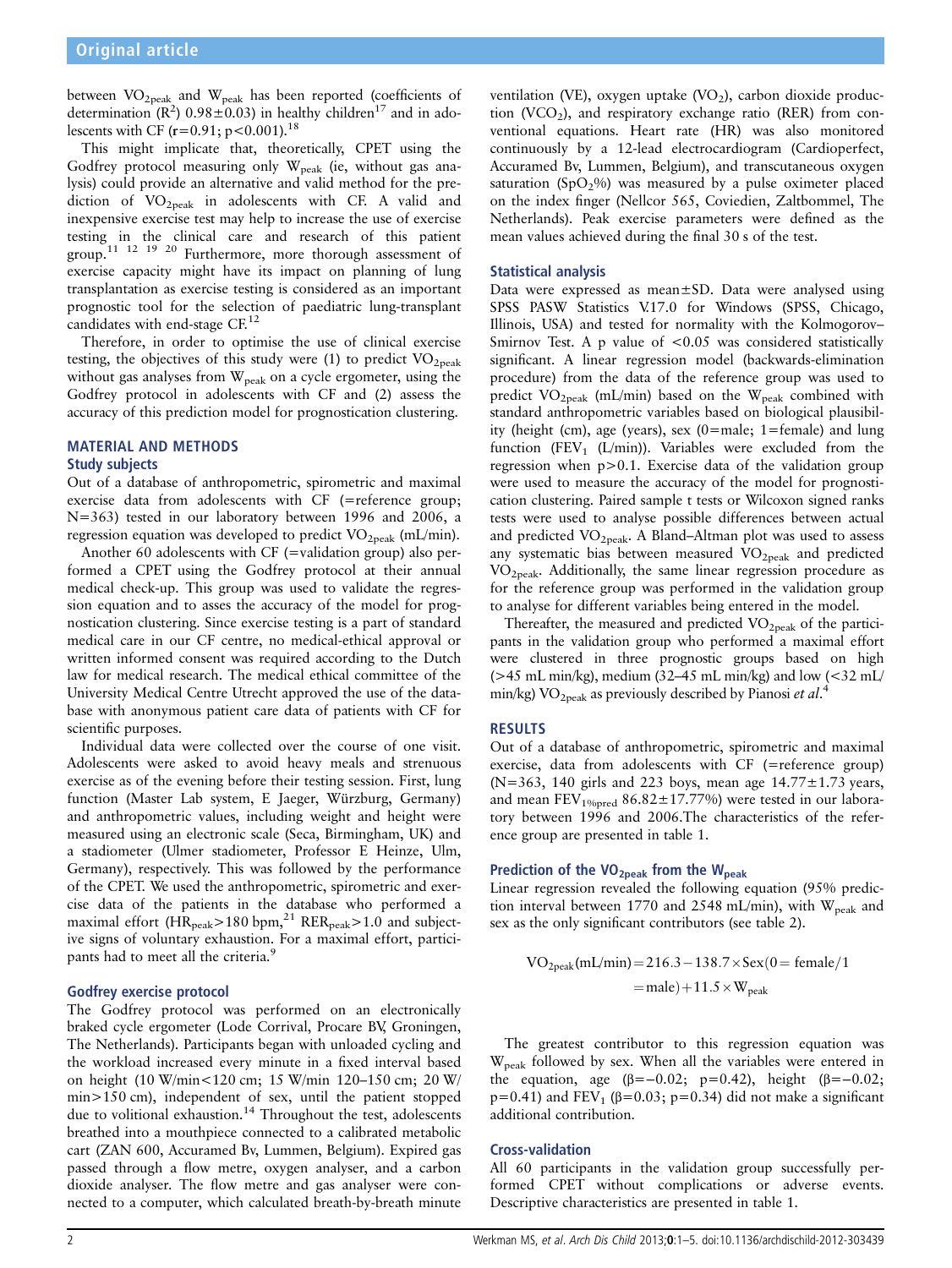| Table 1 |  | Patient characteristics and peak exercise data |
|---------|--|------------------------------------------------|
|---------|--|------------------------------------------------|

|                                                     | Reference group (n=363)          | Validation group (n=60)            |
|-----------------------------------------------------|----------------------------------|------------------------------------|
| Age (years)                                         | $14.77 \pm 1.73$ [12.08-18.33]   | $14.58 \pm 1.67$                   |
| Weight (kg)                                         | 51.31±11.39 [30.10-94.60]        | $50.44 \pm 9.68$                   |
| Height (cm)                                         | 164.20±10.75 [134.80-190.10]     | $165.29 \pm 11.92$                 |
| Sex                                                 | 223 females 140 males            | 28 females; 32 males               |
| FEV <sub>1</sub> % predicted (FEV <sub>1</sub> (L)) | 86.82±17.77 (2.72±0.82) [37-147] | $85.43 \pm 20.01$ (2.71 $\pm$ .94) |
| $HR_{\text{peak}}$ (bpm)                            | $190 \pm 7$ [180-210]            | $180+12$                           |
| $RER_{peak}$                                        | $1.2 \pm 0.1$ [1.0-1.7]          | $1.13 \pm 0.11$                    |
| $W_{\text{peak}}$ (watt)                            | $174 \pm 45$ [75-300]            | $171 + 46$                         |
| $VO2peak$ (mL/min)                                  | 2151±571 [1000-3800]             | 2019±567                           |
| HR, heart rate; RER, respiratory exchange ratio.    |                                  |                                    |

Based on previous mentioned criteria, 36 performed a maximal effort (20 female and 16 male, age 14.6±1.7 years, FEV<sub>1%</sub> 86.89±18.67%, HR<sub>peak</sub> 188±7 bpm, RER<sub>peak</sub> 1.16 ±0.08). Their data were used to calculate the differences between measured and predicted VO<sub>2peak</sub>.

We found a small but statistically significant difference (mean difference 107 mL/min; p<0.01) between predicted  $VO<sub>2peak</sub>$  $(2231\pm550 \text{ mL/min})$  and measured VO<sub>2peak</sub>  $(2125\pm544 \text{ mL/m})$ min). However, Bland–Altman analysis and an XY plot showed no systemic bias, with acceptable limits of agreement (see figures 1 and 2).

Furthermore, linear regression revealed the following equation for the validation group, with W<sub>peak</sub> (standardised  $\beta$ =0.83; p<0.001) and sex (standardised β=−0.17; p=0.038) as the only significant contributors:

$$
VO_{2peak}(mL/min) = 377.0 - 178.4 \times Sex (0 = female/1 = male)
$$

$$
+ 10.1 \times W_{peak} R = 0.921; R2 = 0.848;
$$

$$
SEE = 218.48; p < 0.001
$$

#### **Prognostics**

The positive predictive values for the model to correctly assign patients to the low, medium or high  $VO<sub>2peak</sub>$  prognosis group were 87%, 74% and 50%, respectively. The negative predictive value for the model to correctly assign patients as not having a low, medium or high  $VO_{2peak}$  were 86%, 82% and 94%, respectively (see table 3).

#### **DISCUSSION**

The objectives of this study were (1) to predict  $VO_{2peak}$  from Wpeak on a cycle ergometer using the Godfrey protocol in adolescents with CF and (2) assess the accuracy of the model for prognostication clustering.

We found a strong  $(R^2=0.91;$  SE of the estimate (SEE) =172.57) prediction model to predict  $VO<sub>2peak</sub>$  (mL/min) out of Wpeak and sex in a group of adolescents with CF with a large range in pulmonary function (FEV<sub>1%pred</sub> (37-147%)) with a 95% prediction interval between 1770 till 2548 mL/min. This result is in line with a previous study, which reported a strong relation between  $VO_{2peak}$  and  $W_{peak}$  (coefficients of determination  $(R^2)$  0.98±0.03) in healthy children<sup>17</sup> and in children with CF ( $r=0.91$ ;  $p<0.001$ ).<sup>18</sup> However, the slope of the VO<sub>2</sub> as response to the work-rate increment  $(\Delta O<sub>2</sub>/\Delta W)$  was higher in children with CF compared with healthy controls.<sup>17</sup> This could suggest a high oxygen consumption of the respiratory muscles by a higher work of breathing in patients with lung disease.<sup>22 23</sup> In patients with CF, especially in a more severe disease status, several mechanisms become involved, such as an increased work of breathing during exercise.<sup>2</sup>

Although we observed statistically significant differences between the predicted  $VO_{2\text{peak}}$  and the measured  $VO_{2\text{peak}}$  in the validation group ( $p$ <0.01), this difference (107 mL/min) was quite small and within the SEE of the model. Furthermore, the difference in  $VO<sub>2peak</sub>$  was smaller than the SE of measurement (SEM 138 mL/min (8.5%)) in a test-retest reliability study of  $VO<sub>2peak</sub>$  in adult patients with CF in a severe disease status (mean FEV<sub>1</sub> 52% of predicted, age  $26.9 \pm 6.0$ ).<sup>23</sup> Linear regression analysis in the validation group with  $VO_{2\rm peak}$  as the dependent determinant revealed the same parameters as independent determinants with a comparable  $R^2$  of 0.85 versus 0.91 in the reference group.

The results of this study have implications for clinical practice in adolescents with CF. When gas analysis is not available, Wpeak from the Godfrey protocol and sex may serve as clinical valid predictors of  $VO_{2peak}$  in adolescents with CF in various disease states. The implementation of the Godfrey protocol and this equation in clinical practice might help to increase the use of exercise testing and measuring physical fitness in this patient group.

| <b>Final regression model</b> | R                         | $R^2$            | <b>SEE</b>     | p Value                 | 95% PI          |
|-------------------------------|---------------------------|------------------|----------------|-------------------------|-----------------|
|                               | 0.954                     | 0.909            | 172.57         | < 0.001                 | $(1770 - 2548)$ |
| Outcome variable              | <b>Predictor variable</b> | Unstandardised B | Standardised B | 95% CI                  | p Value         |
| $VO2peak$ (mL/min)            | Constant                  | 216.342          |                | 128,360 to 304,324      | < 0.001         |
|                               | Sex                       | $-138.713$       | $-0.118$       | $-180.004$ to $-97.423$ | < 0.001         |
|                               | $W_{\text{peak}}$         | 11.445           | 0.897          | 10.996 to -11.895       | < 0.001         |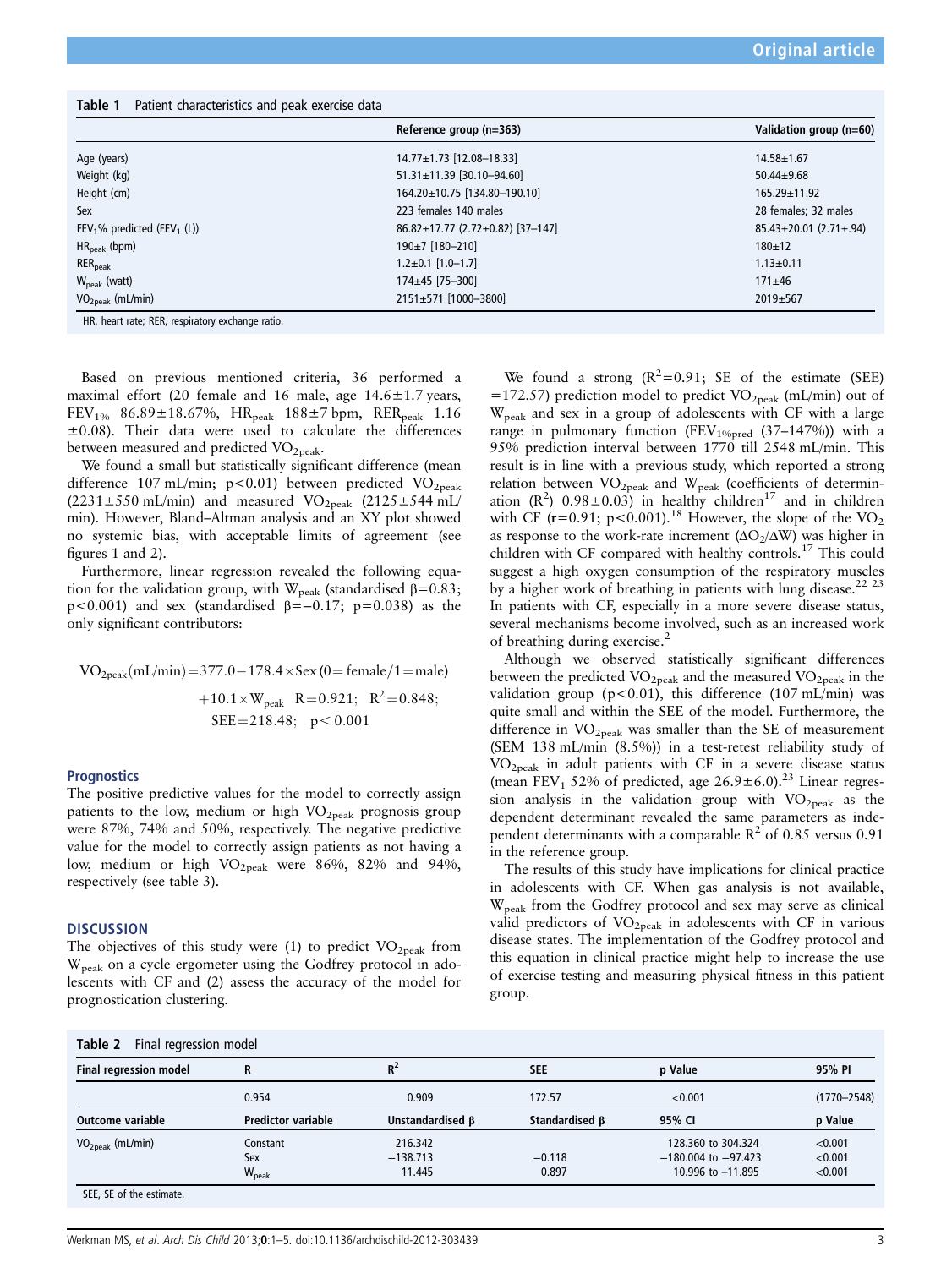

**Figure 1** Bland–Altman plot of the predicted and measured  $VO<sub>2peak</sub>$ in the validation group.

We found high positive predictive values and high negative predictive values for the model to assign individual patients to different prognosis clusters. Only the positive predictive value for a low aerobic capacity  $(VO_{2\text{peak}}<32 \text{ mL min/kg})$  was low (50%), which can be explained by the low prevalence of a low aerobic capacity in the validation group  $(n=1)$ .<sup>24</sup> As Pianosi et al found a VO2peak<32 mL min/kg to be associated with a 10-year mortality of 50%, and a  $VO<sub>2peak</sub> > 45$  mL min/kg to be associated with a 10-year mortality of 0%, the mean difference in  $VO<sub>2peak</sub>$  of our model (107 mL/min) is also quite accurate in a prognostic point of view.<sup>24</sup> In our validation group with a mean weight of 50.44 kg, the difference in  $VO<sub>2peak</sub>$  between 'good' and 'bad' prognostic groups would be 655.7 mL/min (45 mL min/kg–32 mL min/kg), whereas the SEE of the model is 107 mL/min. Furthermore, the model is designed in a group of patients of varying prognosis (95% prediction interval between 1770 (∼23 mL min/kg) and 2548 mL/min (∼50 mL min/kg). Additionally, calculated with the mean weight of the validation group, the predicted group means VO<sub>2peak</sub> and estimated VO2peak were both within the same prognosis cluster of Pianosi et al (predicted VO<sub>2peak</sub> 44.23 mL min/kg vs measured VO<sub>2peak</sub> 42.13 mL min/kg). However, we would like to emphasise that Pianosi build his model on a patient population measured between 1991 and 1996, whereas, we used data from a 1996 to 2006 cohort. Within this different time frame, the quality of CF care has increased considerably due to progression in consensus and evidence-based medicine.<sup>25 26</sup> This could have



Figure 2 Scatter plot of the predicted and measured  $VO<sub>2peak</sub>$  in the validation group.

Table 3 Prognostication based on measured versus predicted  $VO<sub>2</sub>$ 

|                       |     | Prognosis using measurement |      |              |  |  |  |  |
|-----------------------|-----|-----------------------------|------|--------------|--|--|--|--|
|                       | Low | <b>Medium</b>               | High | <b>Total</b> |  |  |  |  |
| Prognosis using model |     |                             |      |              |  |  |  |  |
| Low                   |     |                             | 0    |              |  |  |  |  |
| Medium                | 7   | 14                          | 3    | 19           |  |  |  |  |
| High                  | 0   |                             | 13   | 15           |  |  |  |  |
| <b>Total</b>          | ς   | 17                          | 16   | 36           |  |  |  |  |

consequences for prognostic values of criteria, for example, the development of the  $FEV_1 < 30\%_{pred}$  criterion, which indicated a median 2-year life expectancy based on a  $1977-1989$  cohort,<sup>27</sup> while its expectancy increased to a median 5-year survival in a 1990–2003 cohort.<sup>25</sup> This highlights the caution which should be taken in using the cut-off values reported in older literature, such as, for example, Pianosi et al.

With the prognostic value of exercise testing and especially VO2peak, annual follow-up of exercise capacity is important to identify individuals who are at risk for poorer prognosis, and identify those who may benefit from more intense therapy.<sup>28</sup> However, a future study should also focus on the further validation of the developed model to predict  $VO<sub>2peak</sub>$  in patients with more advanced CF when more exercise-limiting mechanisms are involved. Furthermore, as some (variable) level of impairment in VO2peak is to be expected in patients with chronic conditions, it may be clinically helpful to interpret the achieved level of exercise capacity in comparison with what would be usual/expected given the patient's age, gender and underlying diagnosis.<sup>29</sup> Therefore, future studies should also focus on obtaining CF-specific reference values for cycle ergometer exercise testing as has been done for patients with other chronic conditions.<sup>29</sup> <sup>30</sup>

When using the reference equation to estimate  $VO<sub>2peak</sub>$ , and in the absence of measured RER, we suggest to use a peak HR criterion of >180 bpm in adolescents beside the subjective signs, to asses whether an individual performed a maximal effort during cycling.<sup>21</sup> Hence, care should be taken to consider a test as submaximal when the peak HR is below 180 bpm, as a ventilatory limitation can limit the HR to increase to maximal levels, as supported by previous work in our laboratory where we found significant lower peak HRs in adolescents with CF with evident static hyperinflation.<sup>31</sup>

In conclusion, we have shown that peak work rate obtained using the Godfrey protocol and gender can be clinically used as a simple and valid alternative for the estimation of  $VO<sub>2peak</sub>$  in adolescents with CF in mild to moderate disease states in situations where it is not possible to formally measure  $VO<sub>2peak</sub>$  with gas analysis.

Acknowledgements We would like to thank Ms J Obeid for her relevant contribution to the manuscript concerning the English writing.

Contributors All contributors (MW, EH, PH, BA and TT) substantially contributed to the design, planning and analysis of the study, and contributed substantially to the content of the manuscript.

Funding Scientific College Physiotherapy of the Royal Dutch Society for Physiotherapy (Wetenschappelijk College Fysiotherapie, Koninklijk Nederlands Genootschap voor Fysiotherapie (KNGF)). Grant number: R1578.

Competing interests None.

Ethics approval METC from the University Medical Centre Utrecht.

Provenance and peer review Not commissioned; externally peer reviewed.